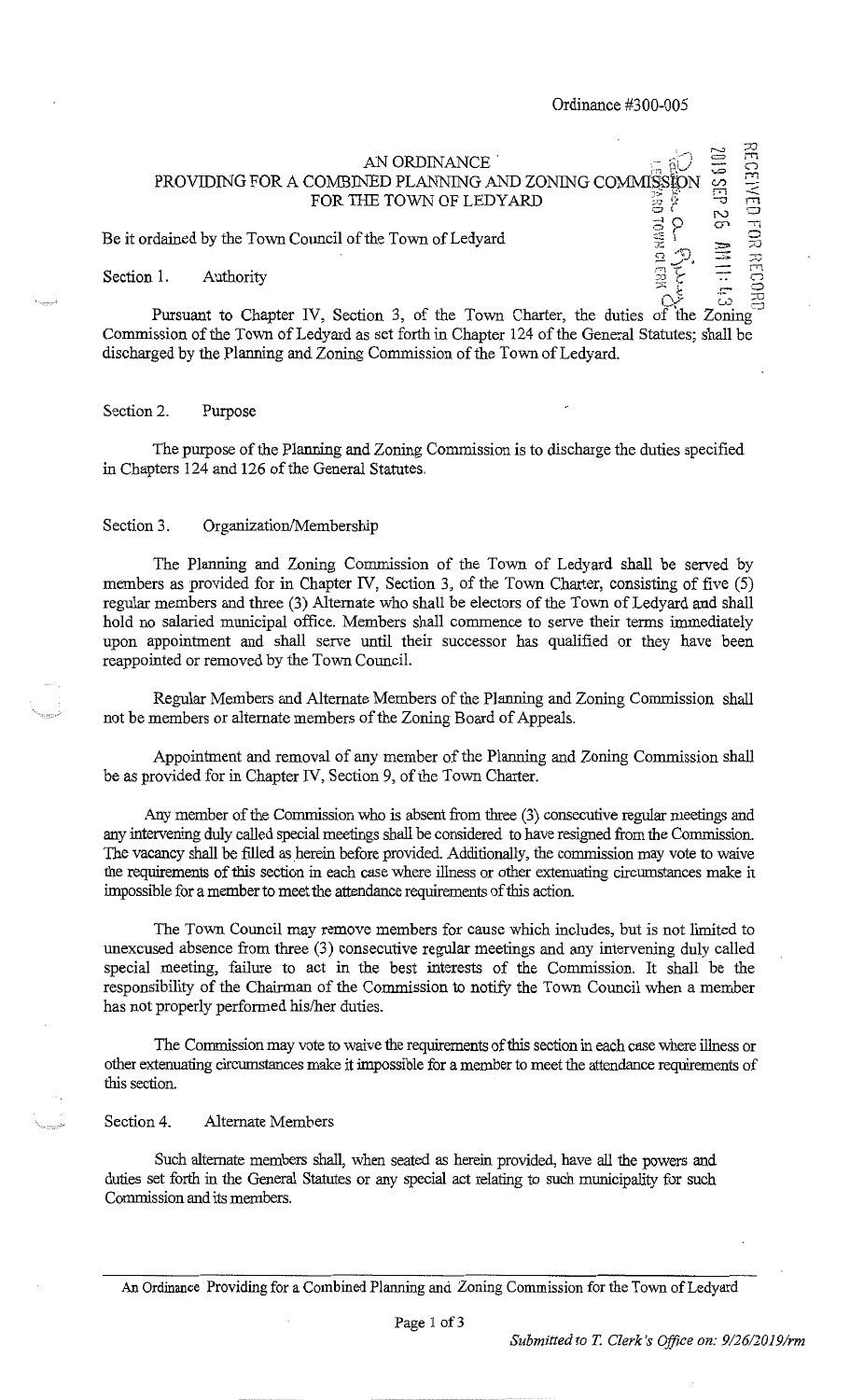If a regular member of said Commission is absent or disqualified, the Chairman of the Commission shall designate an alternate to so act, choosing alternates in rotation so that they shall act as nearly equal a number of times as possible.

If any alternate member is not available in accordance with such rotation, such fact shall be recorded in the minutes of the meeting.

#### Section 5. Duties

The Planning and Zoning Commission of the Town of Ledyard shall have the duties as specified in Chapter IV, Sections 3 of the Town Charter and all duties heretofore assigned by ordinance.

The Zoning Regulations of the Town of Ledyard as adopted and made effective October 11, 1963 and as thereafter amended shall remain in full force and effect except as they may be further amended by the Planning and Zoning Commission of the Town of Ledyard by procedures established in the General Statutes.

The Subdivision Regulations of the Town of Ledyard as adopted on March 22, 1962 and as thereafter amended shall remain in full force and effect except as they may be further amended by the Planning and Zoning Commission of the Town of Ledyard by procedures established in the General Statutes.

### Section 6. Severability

If any section, or part of a section, of this Ordinance shall be held by a court of competent jurisdiction to be invalid, such holding shall not be deemed to invalidate the remaining provisions hereof.

#### Section 7. **Effective Date**

In accordance with the Town Charter this ordinance shall become effective on the twenty-first (21st) day after such publication following its final passage.

Amended, Adopted and Renumbered by the Ledyard Town Council on: September 25, 2019

indra C Davis Linda C. Davis, Chairman Approve Disapprove on: 926/9 Fred B. Allyn, III, Mayor

Published on: October 2, 2019

Effective Date: October 23, 2019

Patricia A. Riley, Town Clerk

# 

Revisions: Ordinance 5, "An Ordinance separating the combined Planning Commission of the Town of Ledyard into a separate Planning Commission of the Town of Ledyard and a separate Zoning Commission of the Town of Ledyard", adopted on October 23, 1961 and as amended and adopted on September 13, 1972; Ordinance #10 "Ordinance Providing for the Appointment of Three Alternate Members to the Planning Commission for the Town of Ledyard" adopted on September 13, 1972; Ordinance 21, "An Ordinance establishing a separate Zoning Commission and Panel of Alternates", adopted on December 5, 1973, Ordinance #128 "An Ordinance Combining the Zoning Commission for the Town of Ledyard with the Planning Commission of the Town of Ledyard" adopted on June 27, 2012

An Ordinance Providing for a Combined Planning and Zoning Commission for the Town of Ledyard